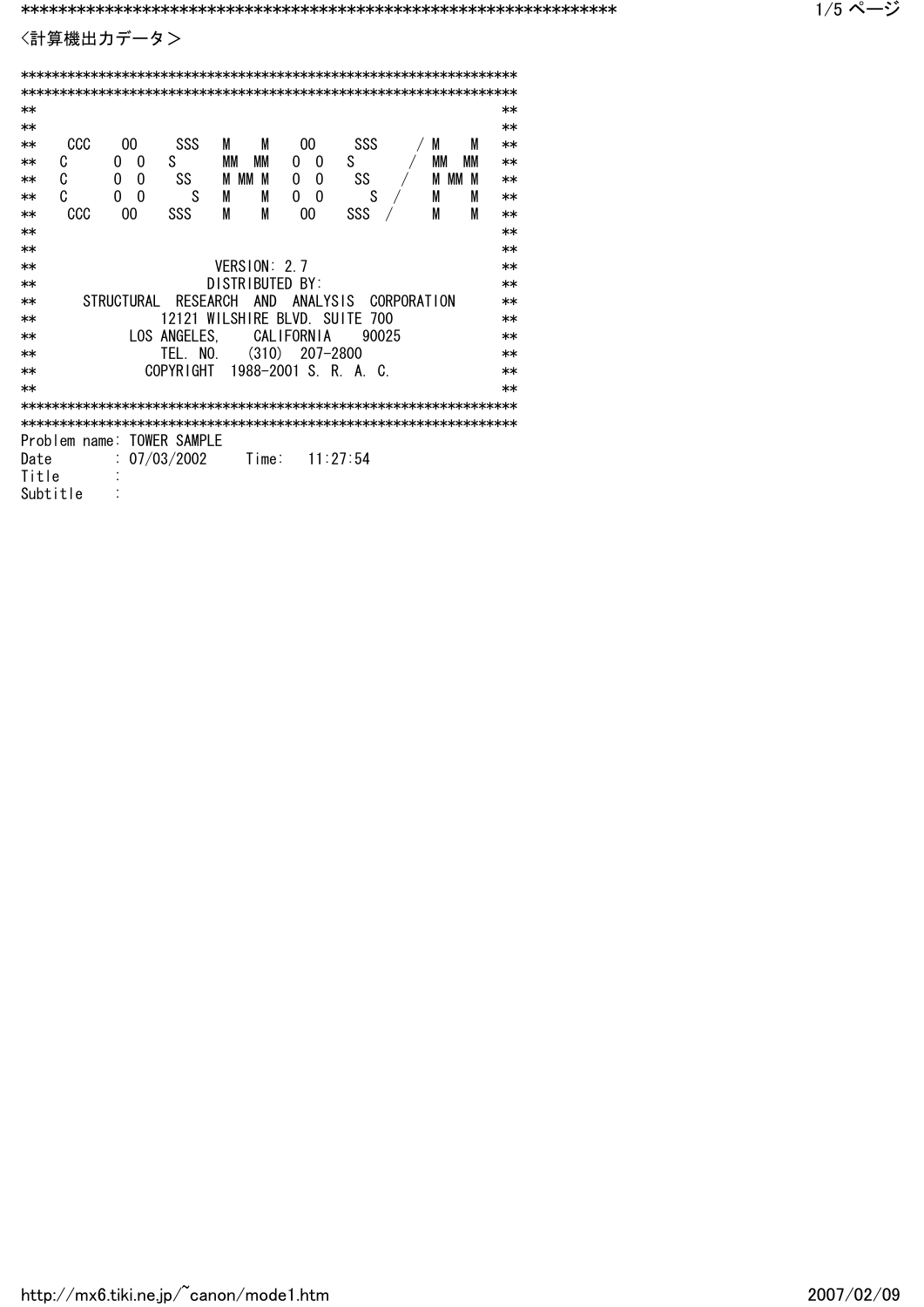## F R E Q U E N C Y A N A L Y S I S

| <b>FREQUENCY</b><br><b>NUMBER</b> | <b>FREQUENCY</b><br>(RAD/SEC) | <b>FREQUENCY</b><br>(CYCLES/SEC) | PER10D<br>(SECONDS) |
|-----------------------------------|-------------------------------|----------------------------------|---------------------|
|                                   | $0.4452454E+01$               | 0.7086300E+00                    | 0.1411174E+01       |
| 2                                 | $0.2146513E+02$               | $0.3416281F+01$                  | 0.2927159E+00       |
| 3                                 | $0.5800055E+02$               | 0.9231074E+01                    | 0.1083298E+00       |
| 4                                 | $0.1160108E + 03$             | $0.1846369E+02$                  | $0.5416035E - 01$   |

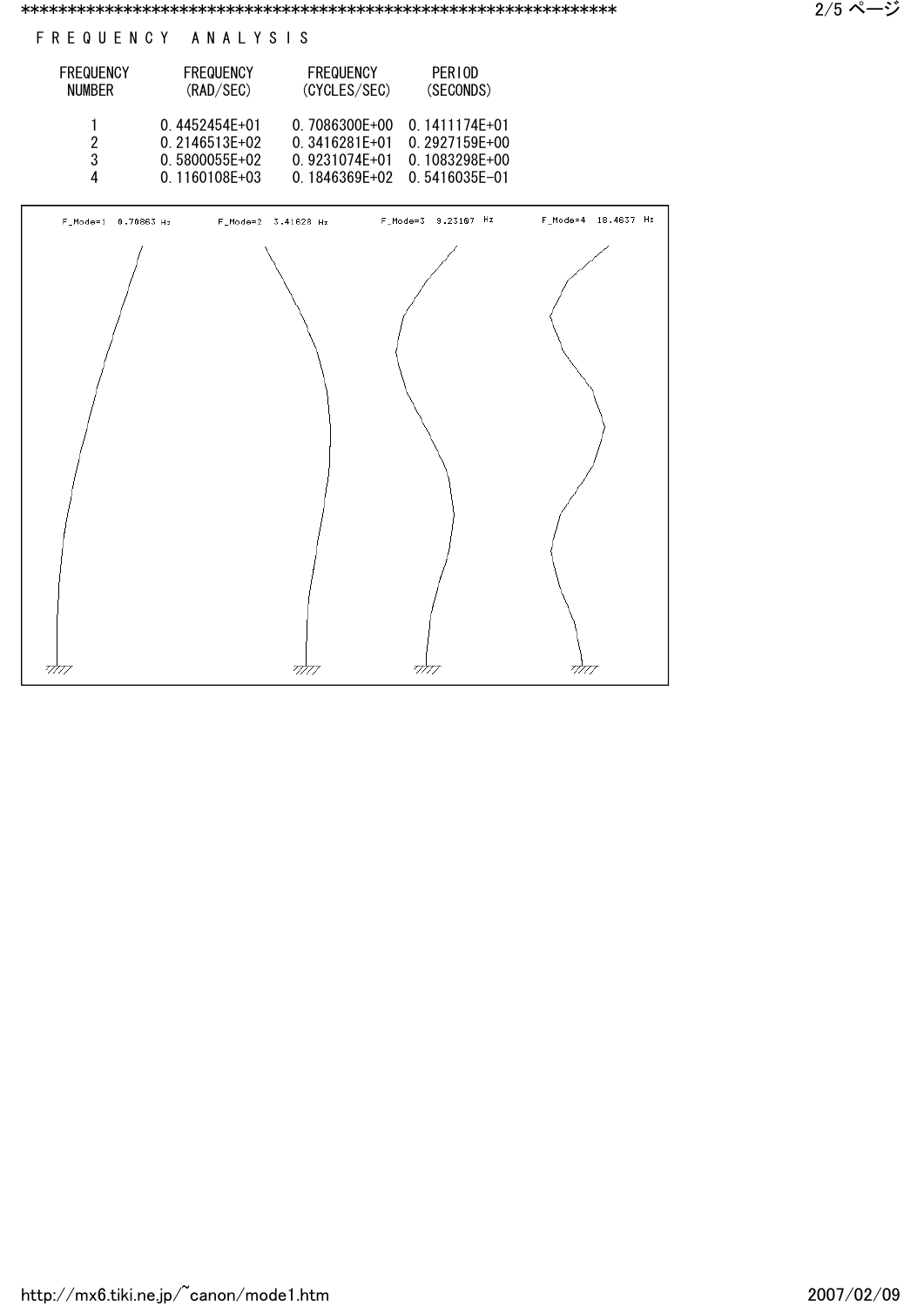| PARAMETER DEFINING FREQUENCY UNITS FOR CURVES. $\cdot$ $=$                    |  |    |  |
|-------------------------------------------------------------------------------|--|----|--|
| EQ. 0 RADIAN/SECOND                                                           |  |    |  |
| EQ. 1 HERTZ (CYCLES/SECOND)                                                   |  |    |  |
|                                                                               |  |    |  |
| MAXIMUM NO. OF POINTS DEFINING ANY CURVE $\cdot$ $\cdot$ $\cdot$ $\cdot$ =    |  | 28 |  |
| MODE COMBINATION METHOD $\cdots$ $\cdots$ $\cdots$ $\cdots$ $\cdots$ $\cdots$ |  |    |  |
| EQ. O SRSS                                                                    |  |    |  |
| EQ. 1 CQC                                                                     |  |    |  |
| EQ 2 NRL                                                                      |  |    |  |

| BASE SPECTRA CURVE NO.                                              |  |
|---------------------------------------------------------------------|--|
| (UNIFORM BASE EXITATION)                                            |  |
|                                                                     |  |
| CURVE MULTIPLIER FOR X-TRANSLATION                                  |  |
| CURVE MULTIPLIER FOR Y-TRANSLATION                                  |  |
| CURVE MULTIPLIER FOR Z-TRANSLATION $\ldots$ , $\ldots$ = 0.0000E+00 |  |

| BASE CURVE NUMBER                                     |                 |                                |               |                                   |      |                                |      |
|-------------------------------------------------------|-----------------|--------------------------------|---------------|-----------------------------------|------|--------------------------------|------|
| NUMBER OF POINTS                                      |                 |                                | . (NPTS) = 28 |                                   |      |                                |      |
| FREQUENCY                                             | FUNCTION VALUE: |                                |               |                                   |      |                                |      |
| FRQ.                                                  | SDC.            | <b>FRQ</b>                     | SDC.          | <b>FRQ</b>                        | SDC. | FRQ.                           | SDC. |
| $0.105000E+01$ 0.954200E+00 0.175000E+01 0.954200E+00 |                 |                                |               | $0.209000E+01$ 0.114504E+01       |      | $0.251000E+01$ 0.137405E+01    |      |
| $0.269000F + 01.01146800F + 01$                       |                 | $0.286000E + 01$ 0.156195E+01  |               | $0.314000E + 01$ $0.171756E + 01$ |      | $0.331000E+01$ 0.180858E+01    |      |
| $0.349000E + 01$ 0.190840E+01                         |                 | $0.370000E + 01$ 0.201997E+01  |               | $0.393000E+01$ 0.214768E+01       |      | 0.419000E+01 0.229008E+01      |      |
| $0.449000E + 01.0.245303E + 01$                       |                 | $0.483000E + 010.264240E + 01$ |               | $0.524000E+01$ 0.286260E+01       |      | $0.571000E + 01$ 0.312244E+01  |      |
| $0.628000E + 01$ 0.343512E+01                         |                 | $0.698000E + 01$ 0.381680E+01  |               | $0.157100F + 02$ 0.381680F+01     |      | $0.209400E+02$ 0.334410E+01    |      |
| $0.314200E+02$ 0.277599E+01                           |                 | $0.628300F + 02$ 0.201850F+01  |               | $0.698100E + 02$ 0.192308E+01     |      | 0.785400E+02 0.182179E+01      |      |
| $0.897600E + 02$ 0.171316E+01                         |                 | $0.104720F + 03$ 0.159572F+01  |               | $0.125660F + 03$ 0.146800F+01     |      | $0.157080F + 030.146800F + 01$ |      |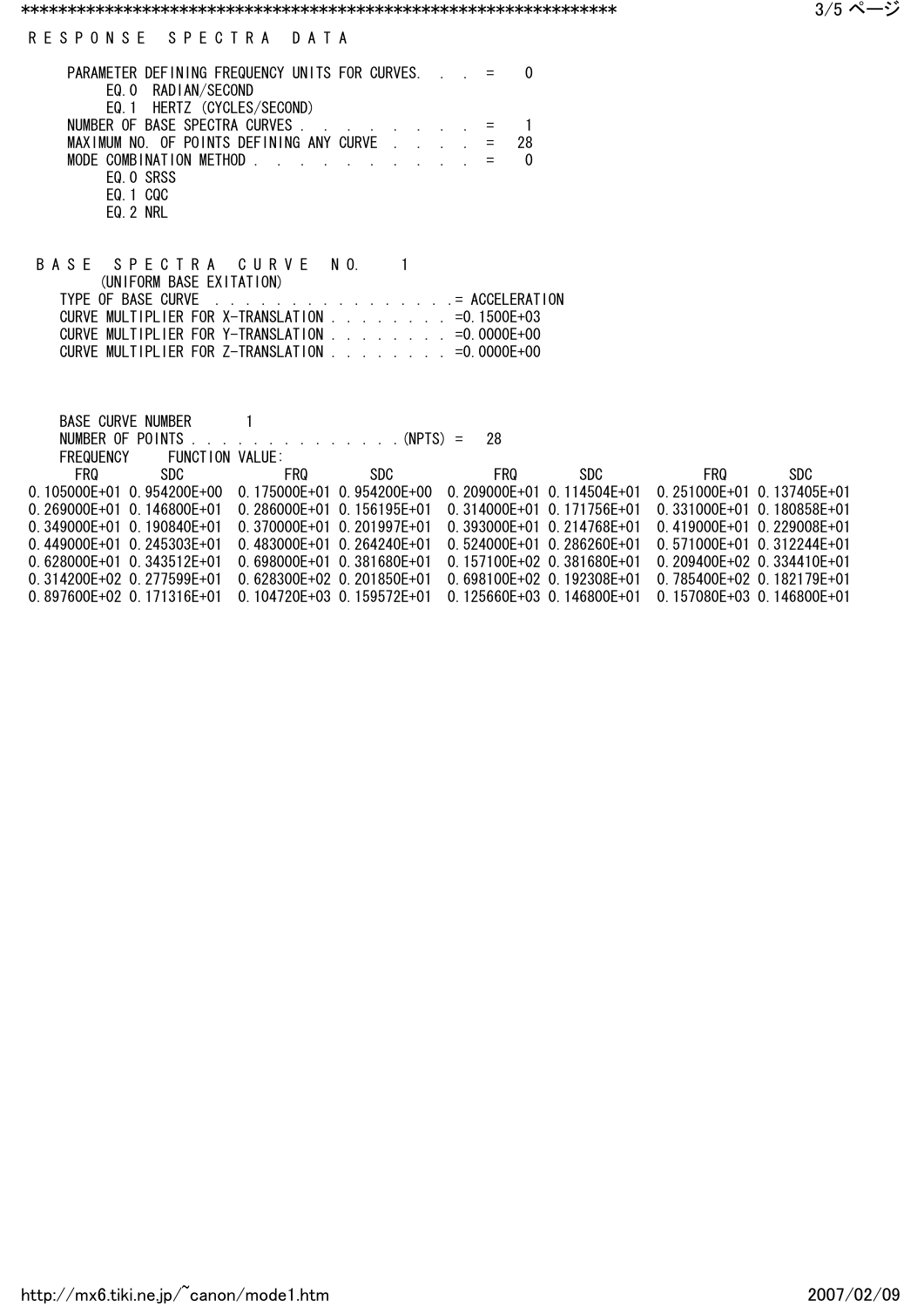## R.M.S. DISPLACEMENTS/VELOCITIES/ACCELERATIONS

|             | DISP.             | VEL.            | ACC.  |
|-------------|-------------------|-----------------|-------|
| <b>NODE</b> | (c <sub>m</sub> ) | $\text{(cm/s)}$ | (gal) |
|             | 29.99             | 135, 10         | 760.5 |
| 2           | 26.04             | 116.44          | 569.1 |
| 3           | 21.91             | 97.58           | 451.9 |
| 4           | 17.93             | 80.12           | 406.1 |
| 5           | 14.10             | 63.77           | 381.0 |
| 6           | 10.60             | 48.86           | 353.0 |
| 7           | 7.48              | 35.49           | 317.1 |
| 8           | 6.29              | 30.29           | 298.0 |
| 9           | 3.81              | 19.20           | 243.5 |
| 10          | 1.92              | 10.23           | 173.2 |
| 11          | 0.75              | 4.26            | 92.8  |
| 12          | 0.64              | 3.63            | 81.3  |
| 13          | 0.18              | 1.10            | 28.3  |
| 14          | 0.15              | 0.92            | 23.8  |
| 15          | 0.01              | 0.04            | 1.2   |
| 16          | 0.00              | 0.00            | 0.0   |